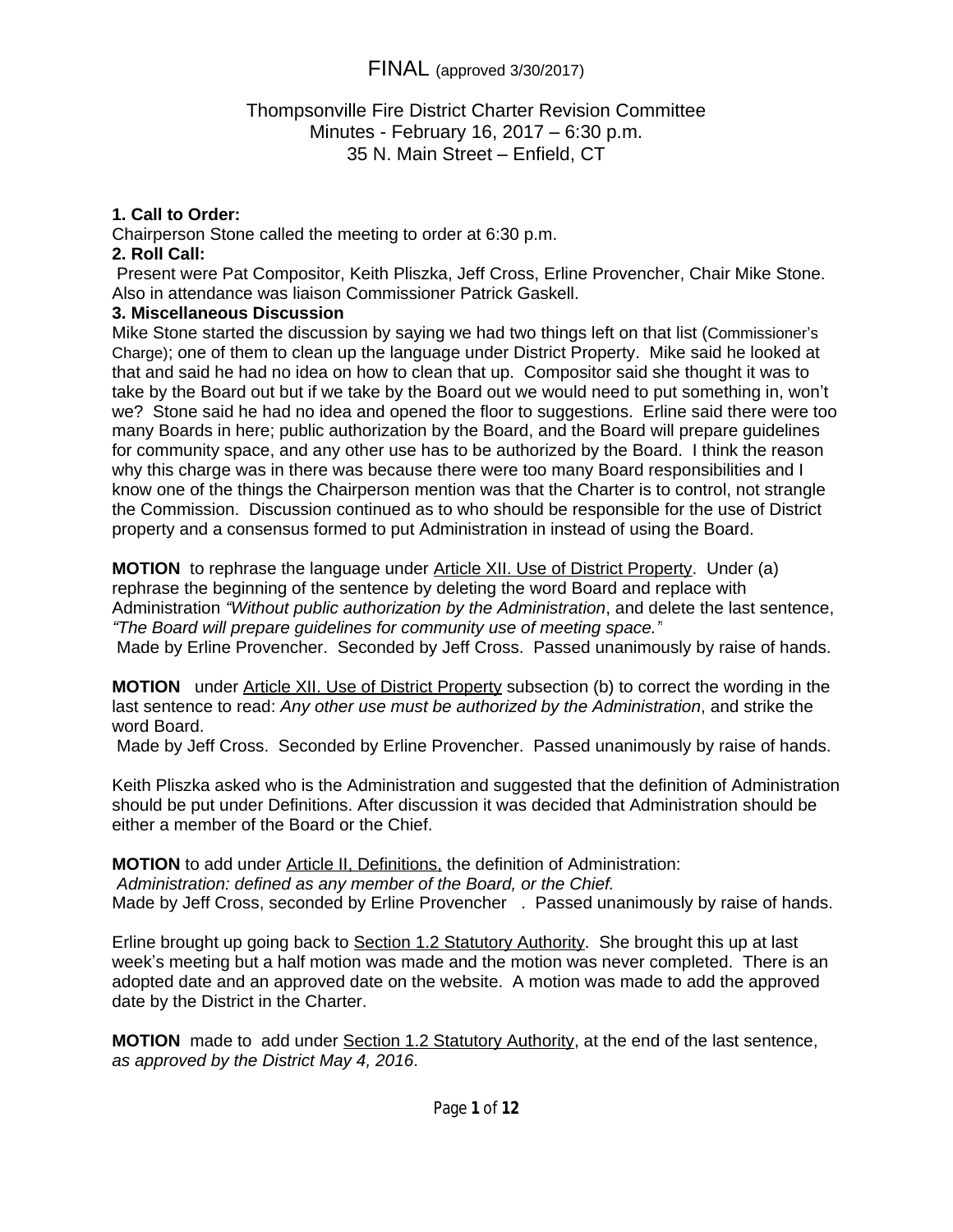#### Thompsonville Fire District Charter Revision Committee Minutes - February 16, 2017 – 6:30 p.m. 35 N. Main Street – Enfield, CT

 Made by Keith Pliszka. Seconded by Jeff Cross. Motion passes unanimously by raise of hands.

Under old business, discussion turned to Financial Reporting; 10.2. Mike Stone provided what he had written for this section; however Jeff had something written also. The focus turned to Jeff's hand out – copies were handed out to all members. The first question was from Erline, she asked Jeff what he meant by basic financial reporting.

Jeff: Basic financial reporting is an Income Statement, Balance Sheet and a Bank Rec. Jeff showed what an Income statement is and had a copy from the Fire District.

Erline: Do we get a Balance Sheet?

Jeff: No, we get a portion of one. This is only the listing of the cash. I thought that this was appropriate but at the meetings with the accountants he described that we don't operate under fund accounting or government accounting. We operate under a hybrid which means we have a balance sheet, we have liabilities and we have an equity account or the net difference between assets and liabilities and that is our true financial position. That's when he tells me we are insolvent. When your liabilities, which I believe is at the eleven or twelve million dollar level and the assets are only 3.5 million, that means you are insolvent. You don't have your assets to pay your liabilities. The other reason why I want to stress this and why I feel so strongly about this is this financial reporting for 2015 – that is when the current administration went in. This is just one line, the pension expense. What was reported on our financials and what actually went to Prudential. What the legal authorities called this was misappropriation. This is not a felony, this is a misappropriation. I called it a lie. We were shorted from what actually went into the pension and what was reflected on our financial statements is a million dollar shortage.

Erline: The monthly reporting balance sheet would not show this.

Cross: Yes, if you had true bank reconciliation and the reason why I am asking for a full balance sheet is because I also have this, what was given to me by a previous commissioner. What it boils down to is account 6900 was reflected in the P&L. So that \$167,000 that's reflected here was reflected in the P&L. The account was used for another item, not necessarily used for debt service it was used to pay engineering fees, architect, etc, it was used to do that and not pay debt service on the building. Then we have another \$658,000 that was spent between June 1,2008 and January 13, 2014 that was buried in the balance sheet.

 Erline: But , there was no line items, there was no Chapter 105 with that. There wasn't they couldn't take this and pay that, and pay this. They are limited to that now.

Cross: They lied to us for not reflecting these expenses on the income statement or balance sheet. I can't believe that we can sit here and accept the financial reporting regardless of what we were under.

 Erline: Well I can Jeff because I do not understand the difference between a balance sheet, an income statement or a profit and loss statement. I am not good with accounting. If I became a commissioner I would not know heads or tails from anything. And how many in our District knows that, besides you?

Cross: Anybody who is in business.

Provencher: But that is not who runs for commissioner; those people don't even come to the meetings. They could care less.

Cross: I don't care if they cares less, the point is that we have the tools to insure that we are not being ripped off.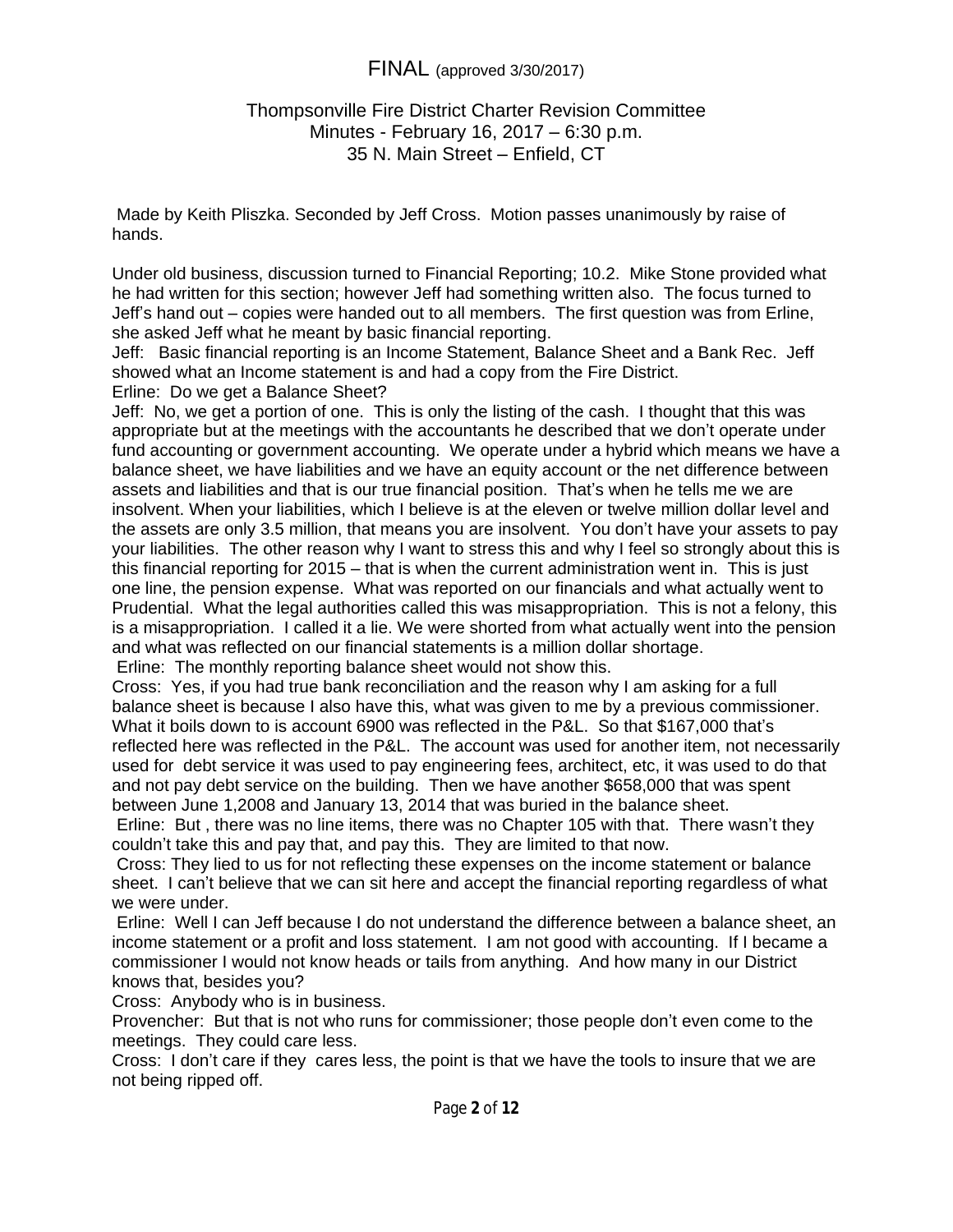#### Thompsonville Fire District Charter Revision Committee Minutes - February 16, 2017 – 6:30 p.m. 35 N. Main Street – Enfield, CT

Provencher: And like Pat (Compositor) said, anytime you need that information it is here, come down and get it.

Cross: I shouldn't have to chase it.

Provencher: I do not understand it.

Stone: to Cross, you are looking for all this information, so what if this happens. You take this entire chunk of information; you add it to a section I created where I was basically looking for more basic reconciliation. The citizens have a right, what I call a standing FOI , 12 months, that someone like yourself can request this information and have it submitted to you.

 Cross: If we weren't in a position where we were blatantly ripped off for over a \$1,650,000. If this District hadn't been in that position I might agree with that.

Stone: If they produce this documentation who, other than yourself, will interpret it? Cross: Anybody that has the background in financial statement reporting. I am so surprised that our Bank isn't screaming for this information on a monthly basis. If we looked at a loan, anybody who has banking relationships.

Stone: We don't have a loan.

Cross: What do we have?

Stone: We have leases.

Cross: What about the mortgage.

Stone: The bank holds the bond; the bond is guaranteed by taxpayers. It is a municipal bond. Cross: Just because people in this room may not understand, but it is like the Bible, do you understand everything that is in the Bible but do you believe it is the truth. We need the facts. Stone: My only question is if we do this we don't made this a burden of the administration or the Board that we make this a burden of the accountants. They will have to subcontract additional funds to the accounting department.

Cross: They should.

Stone: To produce this documentation, it needs to be produced by the accounting firm; also it makes it a neutral outside source providing the data. It's less frustrating for everyone trying to do it so if we are going to ask for this level of detail I believe we should have the Board fund to allow the accountants to provide us this level of documentation for our monthly meetings. Compositor: So, we are paying for something that is already available.

Cross: Not a Bank rec.

Stone: Technically, this is not easy to produce.

Compositor: But you have all the information; come down here and look at it.

Stone: As a Board member, who had rights to see this stuff I couldn't get this information. If you said I had to give you accurate information by the end of the day and it was 8 am, I could not come in here and hand you a document at 5:00. I absolutely guarantee you there are so many moving parts it is really difficult. To the Board there are a lot of invisible pieces, for example, payroll. The Board has no visibility to what happens on the payroll side of things. The Board has no idea; that's all being happening from an outside payroll company where money is deposited and transferred. We have no idea what's going on.

Cross: I know, I'm involved in it every week, I know exactly what happens.

Stone: I would feel confident to have a third party, like an accounting firm to produce this type of documentation.

Compositor: I don't think this is necessary.

Stone: I think the expenditures are necessary.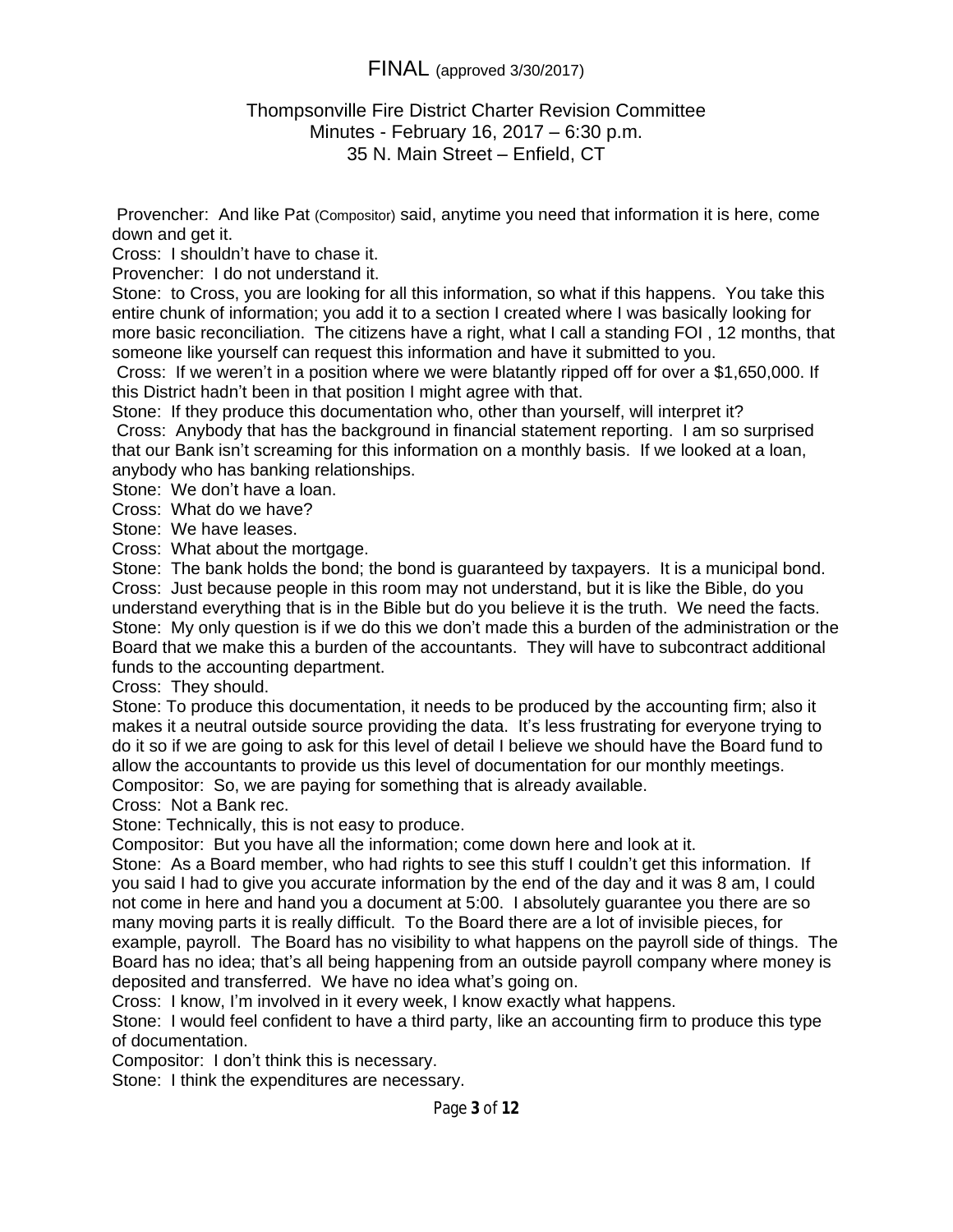### Thompsonville Fire District Charter Revision Committee Minutes - February 16, 2017 – 6:30 p.m. 35 N. Main Street – Enfield, CT

Compositor: not every month, no.

Cross: Okay, what expenditure do we have, a million dollars stolen from us? Compositor: You going to bring this up twenty years from now?

Cross: Yes, yes as long as that money was stolen from us, I'll bring it up.

Stone: Let me ask you this, it's somewhat a compromise, what if we have the accountants produce this quarterly? Now you are only producing these documents four times a year. So basically you have your yearend that you are paying for so it's only three additional reports. Cross: But, year end, here it is the middle of February and we still haven't seen it from the end of June last year. That isn't acceptable, in my world. And we are going to have to wait a year to take a look at it and what are you going to do then? I'm not impressed with these guys, you are, I'm not.

Stone: All I'm saying is that I think the burden to the Board is tremendous here.

Cross: I don't have an issue pushing it to the accountant and the amount of money with asking the accountant to do this especially if we provide them the information which is going be to what's going to have it happen because you down load a file from quick books and you send it over and you give them access to the bank statement. Currently what (Kellie) produces out of quick books is tremendous.

Stone: My only concern is we don't have an administration here that can produce what you are asking for, and the Board doesn't have the ability to interpret this. This needs to be outsourced to be done at all.

Cross: If the Board doesn't have the ability to interpret this that's not the fault of the information. You are running a 4.5 million organization; you need to learn how to read financials. Stone: But we are volunteers, Jeff.

Cross: But what do you do, just ignore the finances? I'm not saying they (Board) do them I'm saying they need to review them and be able to look at them and to be able to see if they make sense and are we spending the money the way we are supposed to be spending the money. Cross continued, on a TFD financial report he held, on an income basis this is tremendous because it does track everything. If you look at the one line for health insurance especially the one going across for 6 months you see a steady amount of around \$36,000 but in January of this year you see \$70,000 going out the door and all of a sudden we are \$7,000 year to date over budget. Now that is worth a question. I heard, through the grapevine that we were going to have a onetime hit on health insurance and there may be an explanation. Bottom line is we have a negative situation. We have overspent, on one line, \$7,000 at the end of January. Stone: I'm not saying I can't read that but I do not know who the Board members will be down the road.

Cross: I don't know either but what can you put on the Board if not managing the finances of the District.

Stone: We are going to beg, borrow and steal to find five people because we raised it to five. It's going to be really hard.

Cross: To beg, borrow and steal people, then we might have people beg, borrowing and stealing our tax dollars as it already has happened.

Stone: As long as the Board is able to sign a designee to produce this.

Cross: That's fine; I never had an issue with assigning a designee. I never expected them (Board) to have the skills to produce this. The one person who might have the skills to produce it is Kellie. In every Business, in Kellie's role who is an administrative assistant and an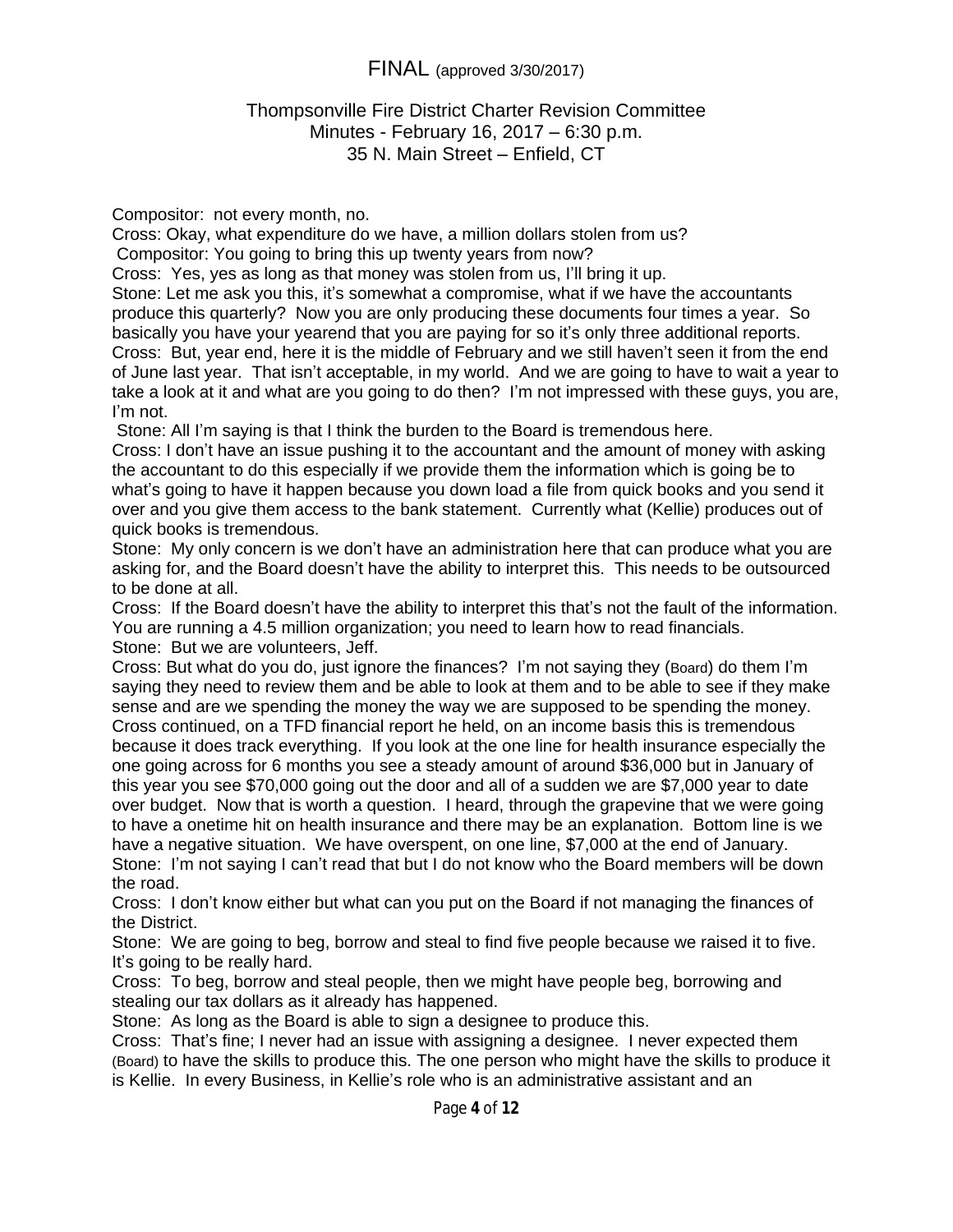### Thompsonville Fire District Charter Revision Committee Minutes - February 16, 2017 – 6:30 p.m. 35 N. Main Street – Enfield, CT

accountant and a bookkeeper, should be able to produce these. Now, she hasn't been shown these things, she hasn't been taught these things, I understand. That is something these guys over there (Accountants) can teach her how to do.

Pliszka: asked Jeff if the Profit and Loss Statement was good enough to have produced every month.

Cross: Why I say it is not enough is because it does not track disbursements and the cash. Where is the actual cash going?

Pliszka: So, we only have one piece out of three of what you want?

Cross: Yes, and I know if she (Kellie) was shown by the accountant on how to produce because now all she is producing is the cash accounts. The other activity is in there as there is an offset to everything. I know there is a balance sheet; she (Kellie) just doesn't know how to produce it. He continued, one I need a bank rec., two I need an income statement showing monthly activity and year to date and comparisons to the budget accordingly. Three, a Balance Sheet showing what went in and what went out and this is my balance of a certain date so you can see the money that went in and what went out because the overall cash position should be a function of the disbursements going out the door and four is just saying the total of the disbursed items must equal the activity reflected in the current month income statement and changes in balances on the balance sheet. Basically you are accounting for every dollar going out the door because by failing to produce your balance sheet this \$650,000 was disbursed and nobody knew it because it never hit the income statement. Because money went out the door and anybody with a calculator can figure that out. The cash goes down a \$500,000 a month but we only show expenses of \$400,000, where did the other \$100,000 go? It got eaten up and spent on a balance sheet account. I'm not saying that was wrong, I am not saying it was right, I just want to know what it is because it is our cash position. Right now I'm looking, just through the end of January, full budget amount remaining \$2,141,000. If we had to spend every dollar to match budget for the rest of the year, in our investment account as of February  $8<sup>th</sup>$  we got \$2,155,000' boy, that's close. We only have enough cash in our investment account to cover the budgeted expenses for the rest of the year.

Stone: That's what it is designed to do.

 Cross: I would also like to ask the question that we should also be running a surplus of \$400,000 because we had \$400,000 of cash come in that we weren't expecting to come in. We should have an extra \$400,000 somewhere in this cash account.

Stone: I have no idea where that is.

Cross: Tell you what, neither do I and that is the question that I am asking. If we got \$400,000 more but we only have enough money to cover the budgeted expenses for the rest of the year, that's the question where is the additional \$400,000?

Pliszka: If we give Kellie the proper tools and education, could she produce this monthly. Cross: She already produces this monthly (Profit and Loss Statement). These are functions that Kellie, including a bank rec., should be able to do. The bank rec. is one tricky item; it is the one item that fully accounts for every dime being spent.

Provencher: Does Kellie have the time to do this; this is a full time job.

Cross: No it isn't; she does this already (Profit and Loss) because the system does it.

Compositor: But she must be balancing the checkbook, or someone?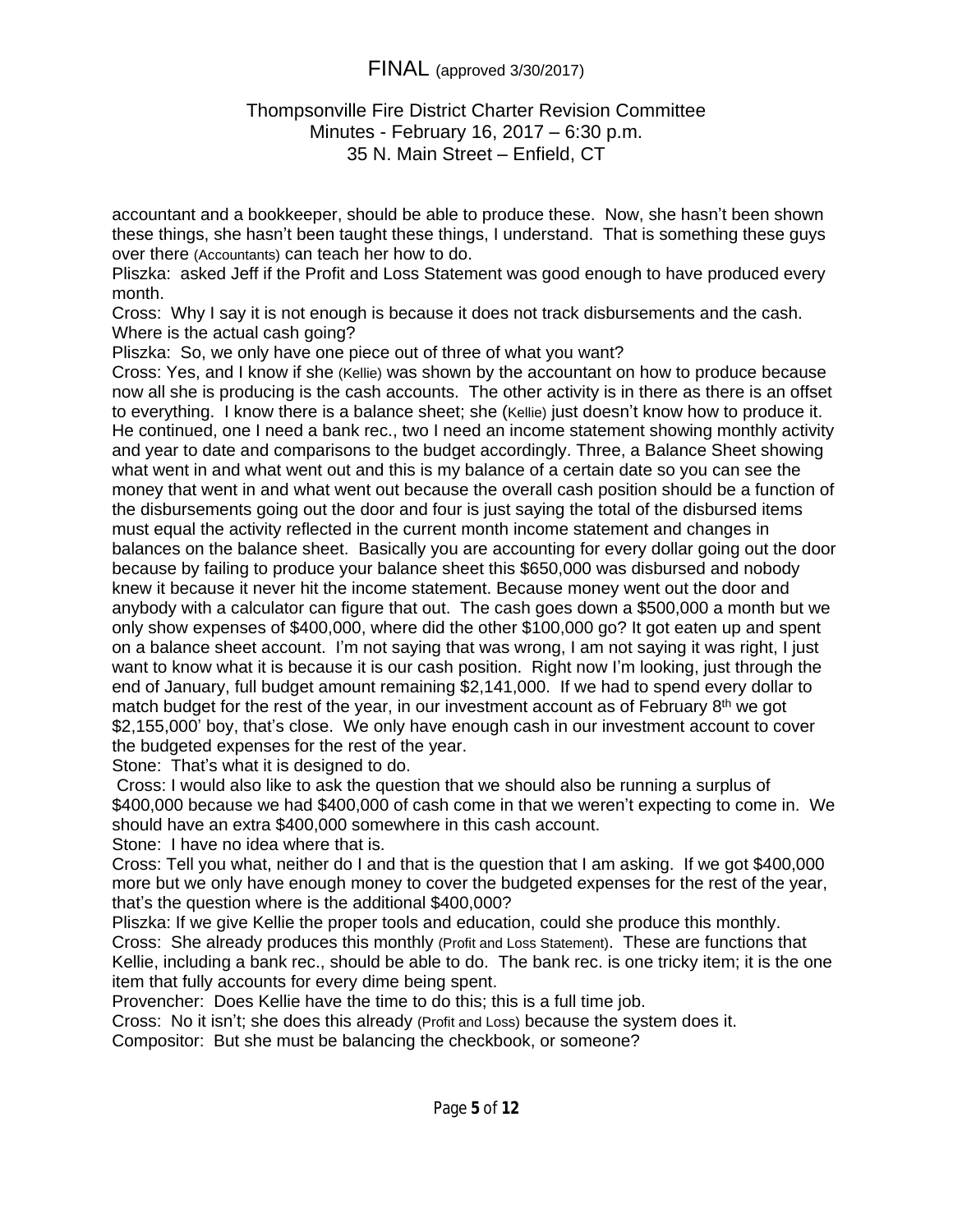### Thompsonville Fire District Charter Revision Committee Minutes - February 16, 2017 – 6:30 p.m. 35 N. Main Street – Enfield, CT

Stone: You don't balance a checking account here because you get \$4,000,000 in the beginning and you just withdraw all the time; it's not like you have income coming in it's just going out all the time.

Cross: The question is where the money is going to. Is the \$400,000 being reflected in all these expenses?

Stone: Then there should be line items way over budget because there should be \$400,000 over budget.

Cross: We are because the year-to-date variance shows \$480,000 year- to-date variance. Stone: What you are identifying here has been a (continuing) problem. When I was on the Board we were struggling with it and this is where I go back to it's beyond the Board's ability to get this done.

Cross: Again, delegate it and designate it.

Stone made a suggestion to change the wording in Jeff's document to say the Treasurer's designee shall produce or assist in producing so if Kellie can do it, the accounting firm cannot teach her how to do it.

Cross: It may take a year or so to do it.

 Liaison Gaskell directed his question to Jeff saying that accountants don't do all the same system that is why we are sending Kellie to learn hers. The accountants have a different system than Kellie.

Stone: I think Jeff is making a valid point. What it's really coming down to is who is responsible or how do we designate the responsibility of these reports.

Compositor: I still do not believe that it should be monthly, not at all.

Cross: I'll tell you what, once you get the system set all you do is hit a button. I bet you are 90% of it there. Many times the differences are in the timing of when one report is run and the other is run. They need to be run at the same time.

Stone: I'm in agreement, you're in agreement that it is important but the only thing on the table right now is the frequency, what's your feeling (question directed to all)

Pliszka: I believe we should know what is going on.

Stone: If Kellie can do it let's bring it in house. My thought is to make some modifications in Jeff's language that allows it off to the accountants or train Kellie on how to do it.

Pliszka: I am in agreement with that.

Cross: I'll give on the one item here that is going to be difficult for Kellie or anybody to produce is the bank rec. because if you notice what they just did from the last meeting, they combined bank accounts. The reason why they did that is to simplify. Instead of doing 15 rec.s you do 4 bank recs. The one account that is difficult should be the Operational Account.

Stone: Right now I am on board with the documents being produced and I am on board with modifications.

Cross: Give them a year with the methodology for them to produce the bank rec.

Stone: To me what we don't have is a consensus on what is the time period for this to happen.

Cross: If you produce this on a quarterly basis it makes it much more difficult. Compositor: Why.

Cross: Because you are reconciling three months activity instead of one month's activity. Provencher: It is like balancing your account every three months or once a month.

Cross: If something goes wrong it's a lot easier to find it in one month then if its buried three months back.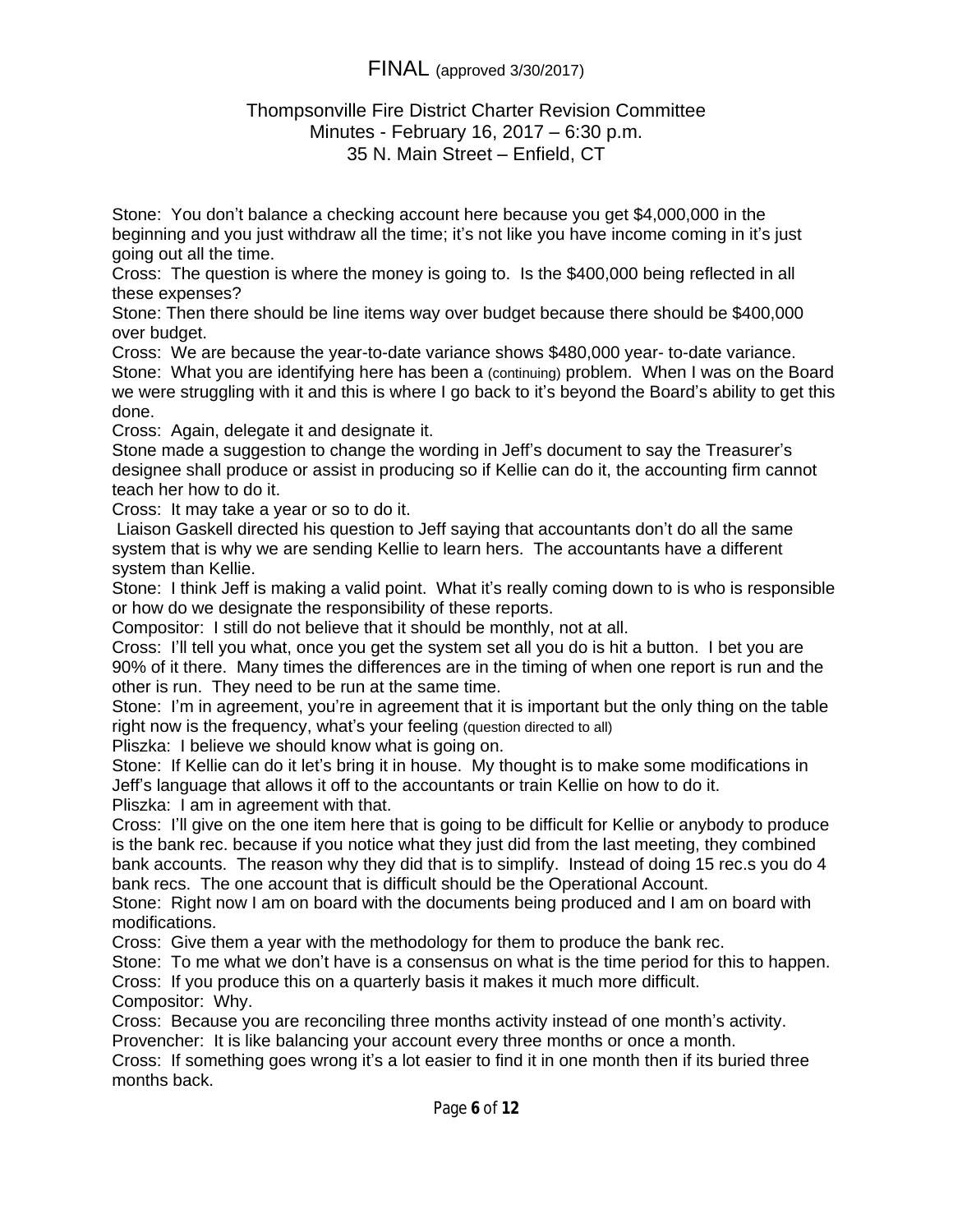### Thompsonville Fire District Charter Revision Committee Minutes - February 16, 2017 – 6:30 p.m. 35 N. Main Street – Enfield, CT

Discussion turned to work on the language written up by Cross and there was a majority decision to have these reports done on a monthly basis.

#### The following **MOTIONS** were made in sections to clarify the wording under Section 10.2 Receipts (b):

**MOTION** (first of five under Section 10.2, Receipts) to strike the entire section (b) and replace it with: *(b) At each monthly Board meeting, the Treasurer's designee shall produce or assist in producing basic financial reporting to be available for discussion at the monthly meeting.* Made by Jeff Cross, seconded by Erline Provencher. No discussion. Passed 4-1 by raise of hands

All but Pat Compositor voted in favor of the motion.

**MOTION** (second of five under Section 10.2, Receipts) to make a new section (c) and (i) to read**:** (*c) This reporting must include:*

*(i) An income statement showing activity by month and year to date and comparisons to budget accordingly.*

Made by Jeff Cross, seconded by Erline Provencher. No discussion. Passed 4-1 by raise of hands

All but Pat Compositor voted in favor of the motion.

**MOTION** (third of five under Section 10.2, Receipts) to make a (ii) under the new section (c) to read**:**

*(ii) A Balance Sheet showing the beginning balances, the ending balances, and the net activity for all accounts not reflected in the income statements.*

Made by Jeff Cross, seconded by Erline Provencher. No discussion. Passed 4-1 by raise of hands

All but Pat Compositor voted in favor of the motion.

Erline Provencher asked Pat that when she did her own bank reconciliation . . . . Pat spoke and said that this should be done monthly but it doesn't need to be addressed in the meeting monthly. Erline said it doesn't have to. It said to be available for discussion at the monthly meeting. They are not saying they are going to discuss it but it is going to be readily available if anyone asks questions, it is going to be there.

Compositor: No, and be available.

Provencher: No, it's to be available.

Stone: it does say and be available.

Provencher: No, he changed it to say to be available for discussion.

Compositor: But you don't want that do you.

Cross: To be available, yes.

Provencher: In case Jeff isn't there, then it is going to be a fast and easy meeting. If Jeff is there we're going to be there for a while.

Cross: And you start looking at these things they will jump out and bite you in the nose.

Provencher: And once you start doing these reports, boom, boom, bang, you can print them out once a day if you wanted to. This is the reason why.

Stone: My only concern is tying up the Board.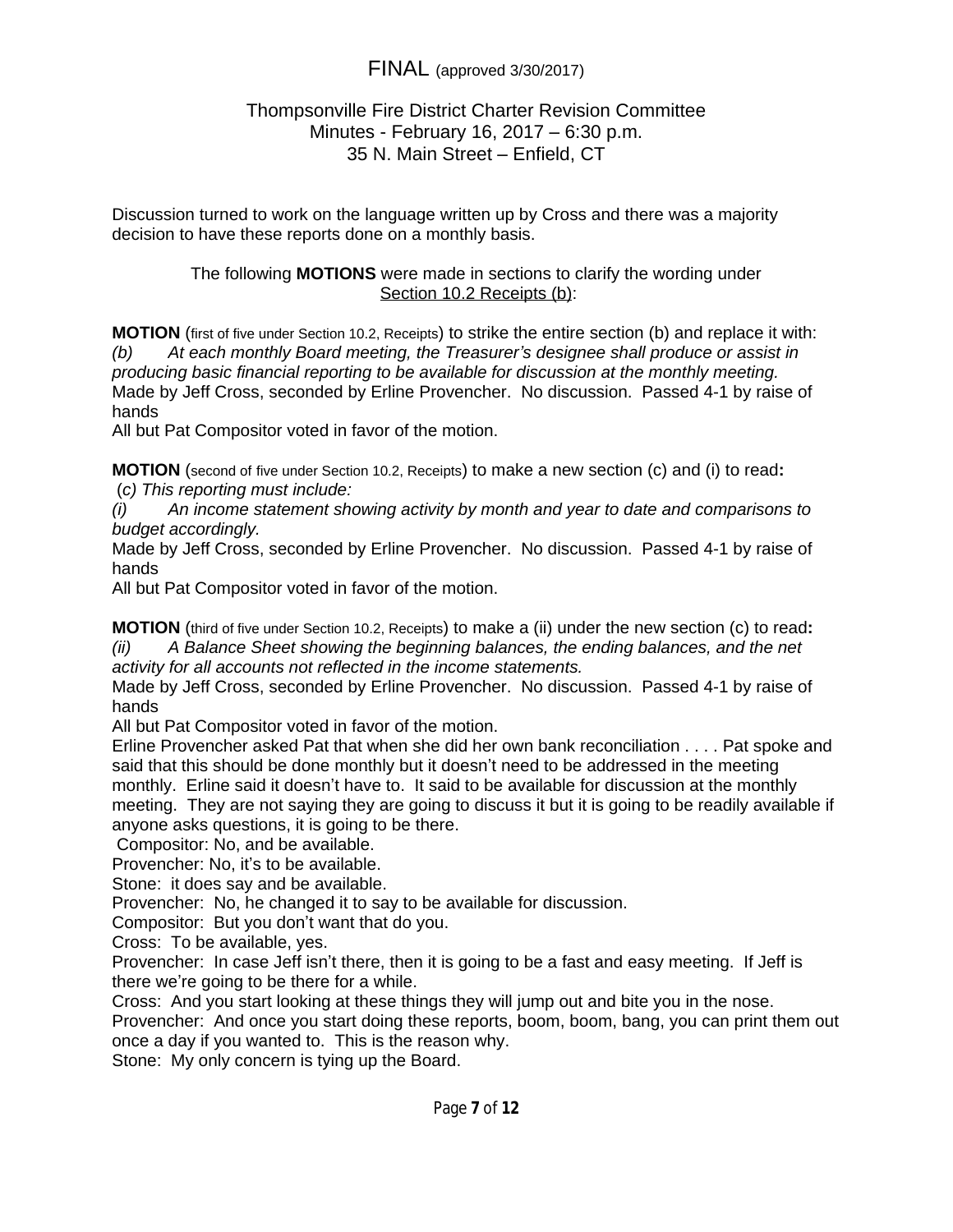### Thompsonville Fire District Charter Revision Committee Minutes - February 16, 2017 – 6:30 p.m. 35 N. Main Street – Enfield, CT

Cross: And I'm not arguing that point; it should be their designee and I'm not asking the Treasurer himself to do the Bank rec.

Stone: There are legitimate problems that pop up during the month sometimes and you don't have a clue of what's going on. This really isn't a bad thing. Especially when the year starts getting closer to the end and you're not sure how much money is in the bank accounts it gets a little freaky because you may need to go to public vote to move funds into an account. Knowing what that is month to month is not a bad thing. The closer you get to year end the more likely you are to need to know this information anyways.

Compositor: But these are available for anyone to look at.

Stone: You're wrong. I was a commissioner asking for this stuff but it wasn't available. Compositor: But if you're saying you want it for a meeting.

Stone asked Pat to go on the website and download the April  $24<sup>th</sup>$  meeting when we were asking how much money is left in the bank accounts and nobody knew. We had a meeting with the Chief and no one had a clue as to how much was left in the bank account. It was ridiculous and insane. We literally stopped paying bills because we didn't know how much money we had. Compositor: If you do this every month, how are you going to get to any other business? Yes, Kellie should do it every month but you don't bring it to the meeting every month.

Stone: You can't control what the public is going to ask; it doesn't say this has to become an agenda item. This is only during public comments and the Chairman can shut down public comments at any time in seconds saying we are done; let's move on.

Provencher: This commission is not here to hide anything either.

Stone: There is very little history here of how money is spent and when the largest draw comes down and when the least amount of draw hits. A lot of this builds history; it gives statistics for when the next Board comes in. As a former Board member I 'm trying to make things easier for the Board and this is something that actually has benefits to the Board.

Compositor: It definitely should be done.

Discussion continued with Jeff's motions:

**MOTION** (forth of five under Section 10.2, Receipts) to make a (iii) under the new section (c) to read: (iii) A bank reconciliation documenting all financial activity for the District for the month such as disbursed items, deposited items, cleared items, outstanding items, and any other reconciling items that must be documented showing the differences between the bank statement balance and the cash accounts reflected in the General Ledger. Note these items do not necessarily need to show who the item is issued to, only check number, amount, and date. Made by Jeff Cross, seconded by Mike Stone. No discussion. Passed 4-1 by raise of hands.

All but Pat Compositor voted in favor of the motion

**MOTION** (fifth of five under Section 10.2, Receipts) to make a (iv) under the new section (c) to read:

(iv) All district bank accounts and District financial activity must be reflected in the financial statements produced.

Made by Jeff Cross, seconded by Erline Provencher. No discussion. Passed 4-1 by raise of hands

All but Pat Compositor voted in favor of the motion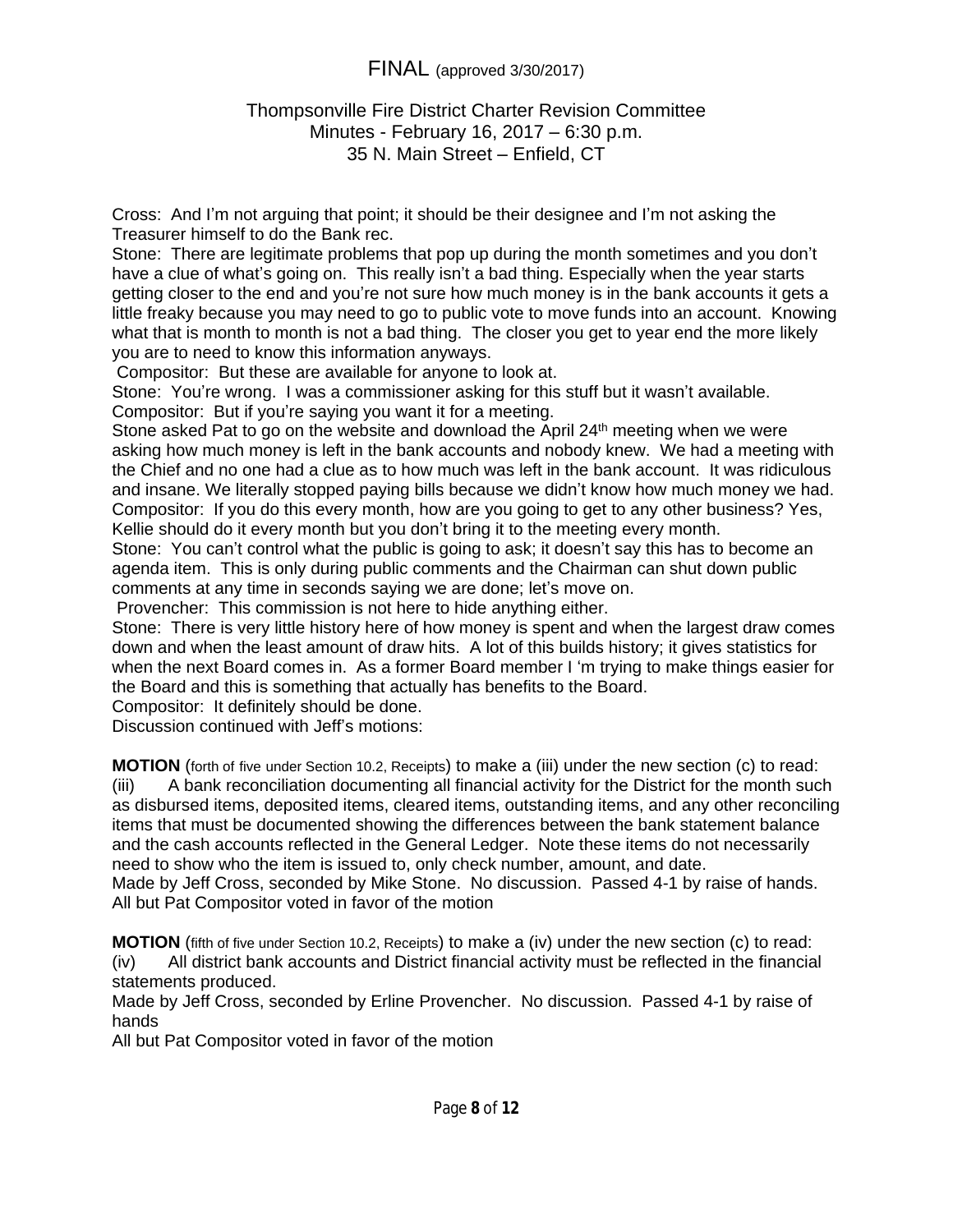### Thompsonville Fire District Charter Revision Committee Minutes - February 16, 2017 – 6:30 p.m. 35 N. Main Street – Enfield, CT

Pat Compositor had a question and asked, if we were at a monthly meeting and Jeff questioned the insurance question. Is that question just taken and not discussed. Stone: It can be; the Board may not know the answer. They may say we will look into it and get back to you next month. We had already made that change whereas the Chair can go into a conversational mode or shut the whole thing down. It is the Chair's prerogative as to how communications happen.

Cross; The only thing that I want to stress this gives the whole tool set to insure that the money is accounted for in a method that businesses and all financial activities. I look at this as a five million dollar a year operation and that is a lot of money.

Discussion turned to Stone's saying we need to set a public hearing date to let the public comment on the modifications that we made. Can we go two weeks out again? Cross: All that I ask is that we have a new produced Charter.

Erline had a question on the revised Charter. Who will be putting the revisions in the Charter because I do not have a working copy of the Charter.

Stone: I can give you that.

Provencher: then you want me to do that?

Stone: yes, unless you want me to do it.

Provencher: I can do that. My second question all the changes to the Charter, how do we present this in the public hearing? Do you have to present the Charter in a legal notice? Stone: You have to remember we are having another public hearing where we say nothing. We can produce a version of the revised Charter to review but we don't have to put it in the paper until later.

Cross: I was going to recommend that any changes be documented in red so the changes jump out.

Provencher: For ou r next meeting I will leave the strike outs and leave the corrections in red. Stone: Maybe we can give a copy to Kellie to post as draft prior to the public hearing so people can have a chance to look at it. Once we turn this over to the Board, they will immediately have to have another public hearing.

Cross: I just want a final copy to review before the public hearing.

Stone: I agree with that. It was agreed to have another meeting this coming Saturday, time at 4:00 p.m. to review the motions (changes) that Erline will make. At this meeting we will decide on a date for the public hearing.

Stone: Before we leave this evening I would like to make one more motion to the Charter regarding the Code of Ethics. This basically puts the Board in charge of putting together a Board of Ethics committee. I would like to strike this entire section and the reason being who is going to volunteer for this committee. The Board can't do it themselves.

Cross: The only issue with this is that I would say, this was another specific item requested by the residents at the initial public hearing.

 Stone: To me, it is a practically of getting it done, and the Code of Ethics is a self-governing document which means that the Commissioners want to follow that Code of Ethics they follow it; if they don't they don't. Anywhere in there does it say the public has any recourse if the Commissioners break the Code of Ethics?.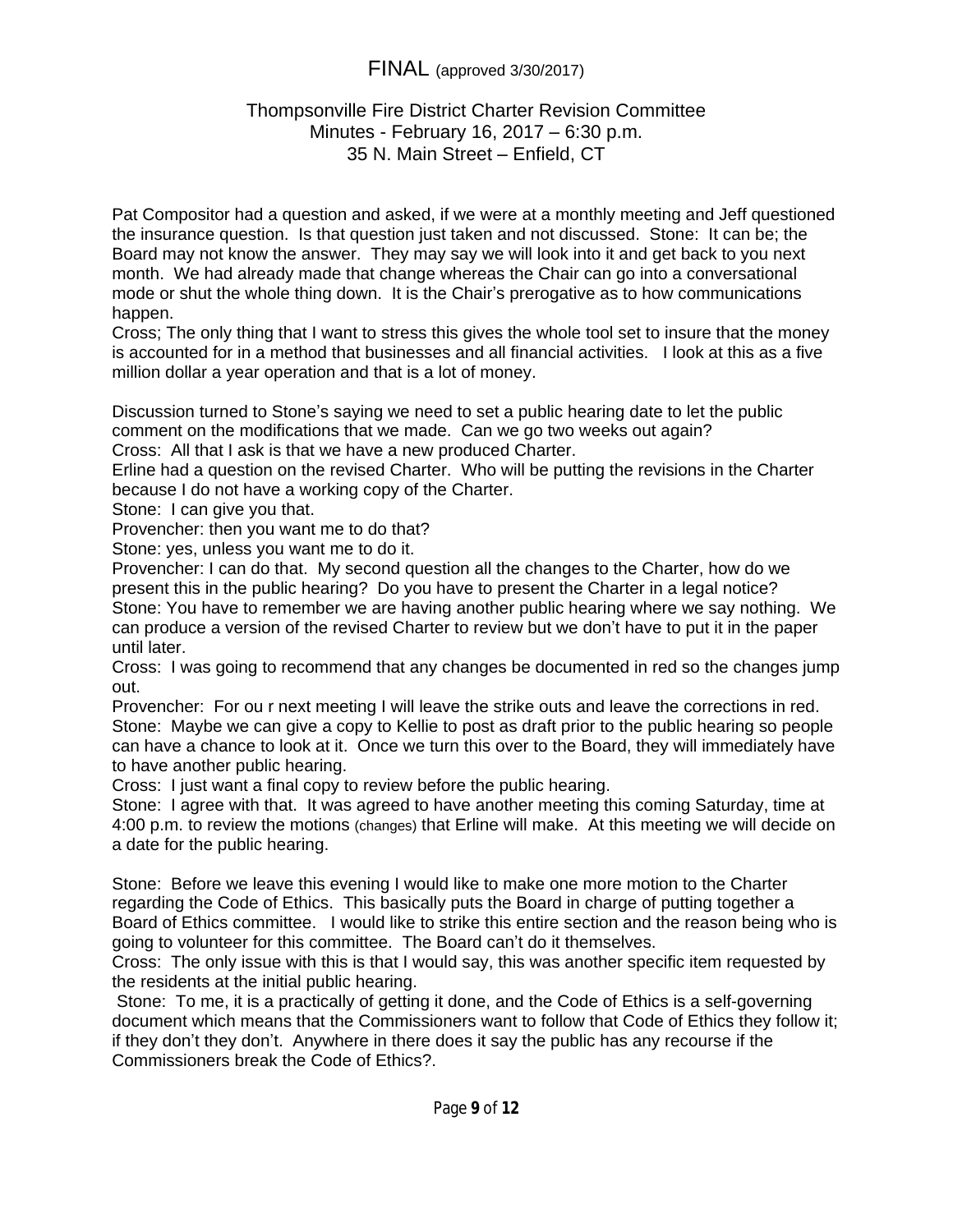### Thompsonville Fire District Charter Revision Committee Minutes - February 16, 2017 – 6:30 p.m. 35 N. Main Street – Enfield, CT

Provencher; I do not agree with that. I have the minutes when (Attorney) Carl Landolina was here. He said if someone makes a complaint to the Ethics Commission, there are steps to be followed.

Compositor: If they make a complaint about a Board member.

Provencher: All that I am saying is that Carl Landolina said you can follow it through. Also, Lori Longhi, at the first public hearing, said that her, being a Board member of the Town, needed to sign an Ethic's Certificate for the Town of Enfield when she was hired.

Cross: I think this section needs to be reworded so they are not limited within 12 months. After further discussion it was decided to strike all except for one line saying the Board needs to draft a Declaration of Ethical Behavior because of the difficulty in trying to find a group of volunteers to form this committee.

The last MOTION made to the Charter this evening:

**MOTION** to correct the wording under Article VIII. Commissioner Guidelines, Section 8.1 Code of Ethics by eliminating everything except for one sentence which reads: **Draft a Declaration of Ethical Behavior which, when adopted, must be executed when a Commissioner is sworn in.**

 Made by Erline Provencher, seconded by Jeff Cross. No discussion. Passed unanimously by raise of hands.

Erline just had another question asking if we had any guidelines on hiring the Chief. Who hires the Chief?

Stone and Cross: The Board

Provencher: It's not ilke I'm your buddy; like the other Chief was hired?

Stone, Absolutely, it can be, but we have to vote on their contract; their labor contracts are all voted on now.

Keith Pliszka brought up if we had to stick to all the seven charges made by the Board. Stone said no, we could change or modify anything we wanted.

Pliszka said he still had a lot of heartburn on section 9.9, Contracts, with the striking of "Other than labor contracts." Stone responded saying he brought a section of Chapter 105 pertaining to Contracts. He said this is the language they had to deal with, with Frank. It basically states the following:

*"No contract or obligation which involves an expenditure in the amount of (1) ten thousand dollars or more in districts where the grand list is less than or equal to twenty million dollars, or (2) twenty thousand dollars or more in districts where the grand list is greater than twenty million dollars, in any one year shall be made by the board of directors, unless the same is specially authorized by a vote of the district, nor shall the directors borrow any money without like authority."*

Stone continued, when the situation with Frank came up, we were struggling with that and the attorneys said we had to go public with that because this phrase states anything that has to do with an agreement, contract, or anything else must be voted on by the public. Even if it was a court settlement. If voted down, we had to keep voting until it passed.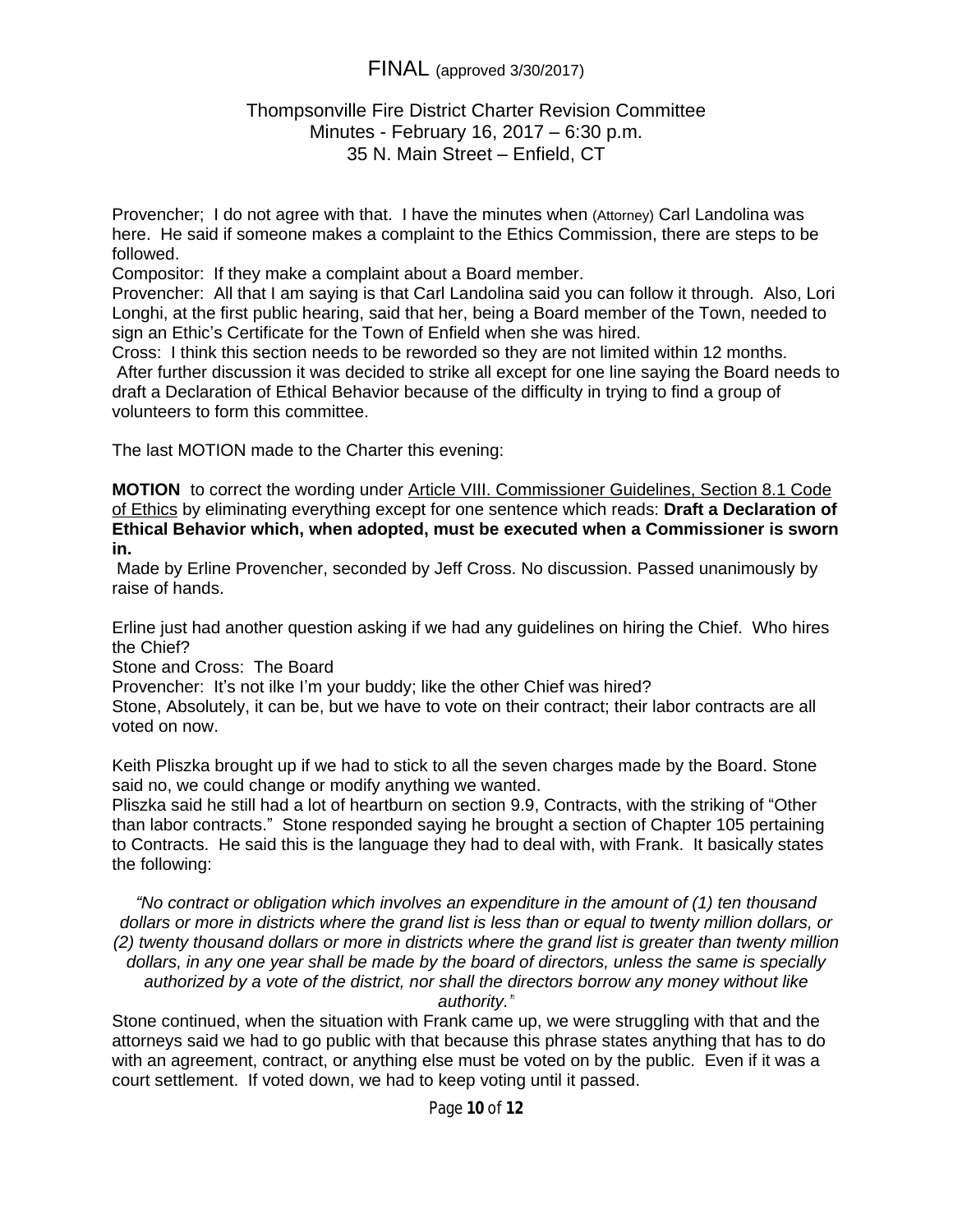### Thompsonville Fire District Charter Revision Committee Minutes - February 16, 2017 – 6:30 p.m. 35 N. Main Street – Enfield, CT

Pliszka: Right here we wrote: Any contract, asset sales, purchases and/or agreements that exceed \$20,000 or where the term exceeds (1) year must be fully disclosed to the Voters at the presentation of the budget. Our contract is part of the budget, right?

Stone: No, it goes beyond one year. If you do one year contracts, it does not. If you go July 1<sup>st</sup> to June 30 and want to do one year contracts, if the budget is approved you don't have to go to a public vote on the labor contract. It will be disclosed at the public vote; but it goes beyond one year. What it is saying (Chapter 105) anything over \$20,000 or over one year. Again, we were just joking about it but what if they go to hire someone who is very disagreeable as a Chief. There is no guarantee that we won't have another brother or sister or family member join the Board at some time. Let's say your wife becomes Board member and she says Keith is the guy we should have and everyone on the Board agrees and by the way I think he should be paid a million dollars a year.

Pliszka: Yes, I would like that!

Stone: We squashed the nepotism because it was too challengeable. We need to have a balance. We passed a million dollar increase . . . . .

Pliszka: but, this is just another layer of government, another vote.

Stone: Nowhere in here does it define how the contract gets negotiated. If it is negotiated in a more public way it would be less of an issue. It's only when you go "Surprise it's a contract!" that you are going to have an issue.

Cross: What happened to this District all of a sudden, here is a budget and I remember going to vote on it and said what are we voting on, them saying the budget. I told them I haven't seen it. Then, oh, here it is; by the way we have a contract in here, and the firehouse and we can't even vote on it!

Stone: We actually battled that out before because we didn't have a Charter when that went down. And that was the guidelines by which we had to regulate ourselves at the time (Frank's agreement) so basically the attorneys were saying you got to do it which was literally by us informing the judge in advance it can't be binding, any agreement we do can't be binding until the public votes on it. The judge understood; she knew the regulations and she just allowed us to go through the process. She said she will put no binding judgment on it because she knew it had to go to public vote. It also brought a more fair negotiation to the table instead of having this open ended, forever and ever payoff.

Pliszka: And I agree with that

Stone: There are benefits and drawbacks to everything

Cross: I understand your position but here we are trying to make the job of commissioner easier. I like the idea of them negotiating the contract and getting it in the best benefit of us but to put them in the political position and be the last stop to me is not the way to do it especially when the idea of this Charter was to distribute power away from the Commissioners and to the public. That's why I am not afraid of it. If we are going to have a 24/7 we are going to have to pay for it and nobody is afraid of that.

Stone: It's going to be self-governing, nobody wants to see the wrong person to be the Chief, and it's giving the taxpayers that last little bit of input.

Pat Compositor asked if there was no way of getting a Chief fired.

Stone: yes, insubordination but there is Federal laws that protect fire Chiefs. It is really expensive to do it, really expensive. It's basically a full time job to make things like that possible. I will say that as a former Board member who put many, many, many more hours than